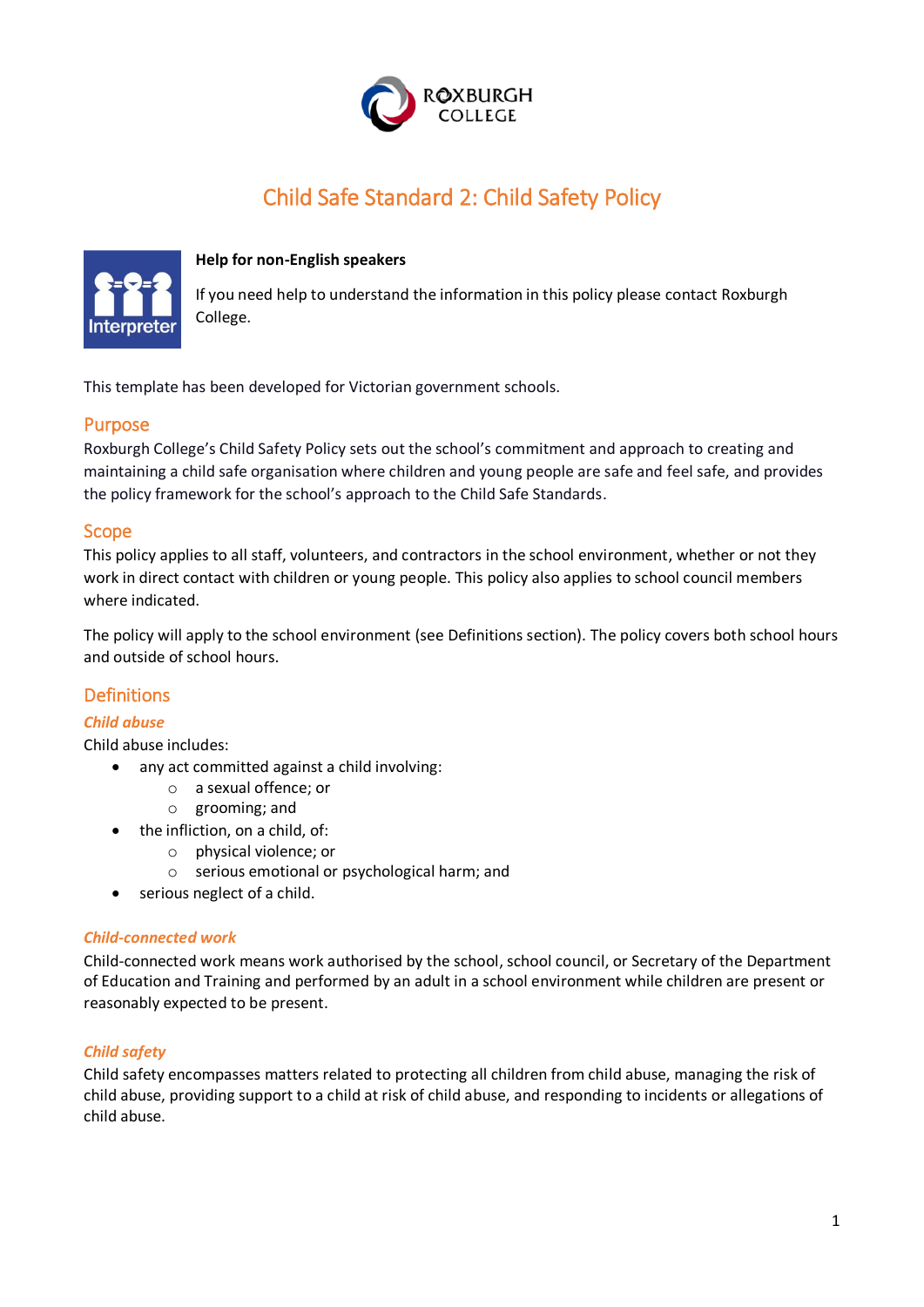#### *School environment*

School environment means any physical or virtual place made available or authorised by the school for use by a child during or outside school hours, including:

- a campus of the school;
- online school environments (including email and intranet systems); and
- other locations provided by the school for a child's use (including, without limitation, locations used for school camps, sporting events, excursions, competitions, homestays, and other school activities or events)
- The Gateway Campus

## *School staff*

 $\overline{a}$ 

School staff means an individual working in a school environment who is:

- employed by the Department of Education and Training;
- directly engaged or employed by a school council; or
- a volunteer or a contracted service provider (whether or not a body corporate or any other person is an intermediary).

# STATEMENT OF COMMITMENT TO CHILD SAFETY AND CHILD SAFETY PRINCIPLES

Roxburgh College is committed to the safety and wellbeing of all children and young people. This will be the primary focus of our care and decision-making.

Roxburgh College is known for its strong commitment to servicing all students. We know that good schools and good teaching help overcome any disadvantage. Our work is centered on inclusive partnership of students, staff, parents/carers and key community agents, all working together to meet the needs of our young people. We are always thinking of ways to ignite our students' active participation in the local and broader communities. Our moral purpose is to educate all students equipping each with attitudes, skills and knowledge so as to become valued contributors in an ever changing world. We welcome all students into our "Family", fostering care and attention to Respecting self and others, Learning from each other and Achieving our best. We know children can struggle to achieve their personal best if they are not safe from abuse.

At Roxburgh College our values guide the decisions and behaviours of all members of our school community, including in relation to child safety:

- Respect for ourselves and others Caring for, understanding, accepting and appreciating ourselves and others.
- Responsibility Demonstrating ownership of our actions and words. Being accountable for our actions.
- $\bullet$  Integrity being honest, sincere and trustworthy
- Resilience Bouncing back from difficulties and disappointments. Accepting challenges, trying hard and not giving up easily."]  $1$

Roxburgh College has zero tolerance for child abuse.

We are committed to providing a child safe environment where children and young people are safe and feel safe, and their voices are heard about decisions that affect their lives. Our child safe policies, procedures, strategies and practices will be inclusive of the needs of all children, particularly Aboriginal and Torres Strait Islander children, children from culturally and linguistically diverse backgrounds, children with disabilities, and children who are vulnerable e.g. students in out of home care, LGBTI students, international students.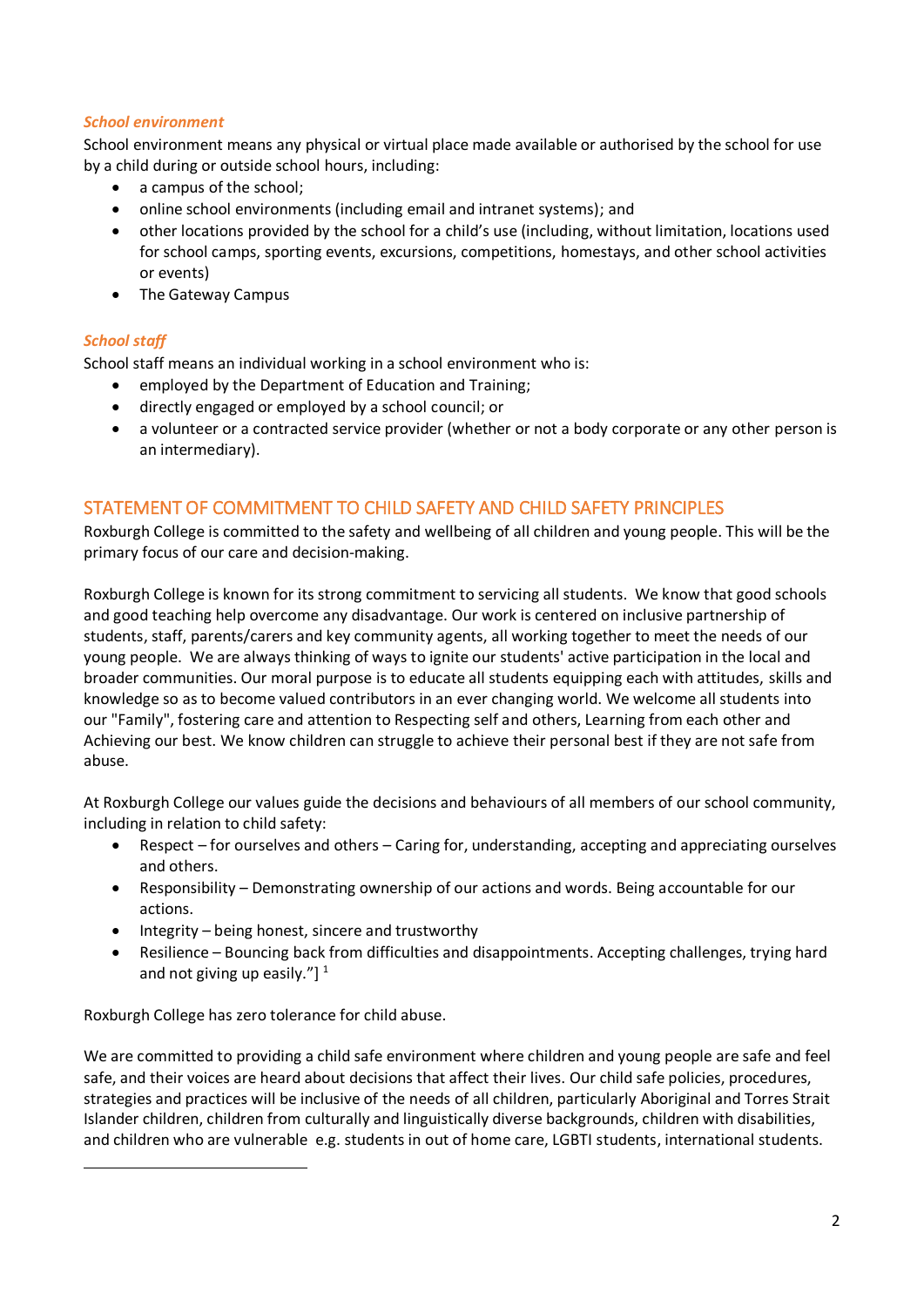Every person involved in Roxburgh College has a responsibility to understand the important and specific role they play individually and collectively to ensure that the wellbeing and safety of all children and young people is at the forefront of all they do and every decision they make.

# Child safety principles

In its planning, decision-making and operations, Roxburgh College will:

- 1. Take a preventative, proactive and participatory approach to child safety;
- 2. Value and empower children to participate in decisions which affect their lives;
- 3. Foster a culture of openness that supports all persons to safely disclose risks of harm to children;
- 4. Respect diversity in cultures and child rearing practices while keeping child safety paramount;
- 5. Provide written guidance on appropriate conduct and behaviour towards children;
- 6. Engage only the most suitable people to work with children and have high quality staff and volunteer supervision and professional development;
- 7. Ensure children know who to talk with if they are worried or are feeling unsafe, and that they are comfortable and encouraged to raise such concerns;
- 8. Report suspected abuse, neglect or mistreatment promptly to the appropriate authorities;
- 9. Share information appropriately and lawfully with other organisations where the safety and wellbeing of children is at risk; and
- 10. Value the input of and communicate regularly with families and carers

# **POLICY**

## Strategies to embed a child safe culture

Roxburgh College's culture encourages staff, students, parents and the school community to raise, discuss and scrutinise child safety concerns. This makes it more difficult for abuse to occur and remain hidden.

All child safety documents, including this policy, the Child Safety Code of Conduct – refer to College Website, the school's Child Safety Responding and Reporting Obligations (including Mandatory Reporting) Policy and Procedures refer to College's Website *[Identifying and Responding to All Forms of Abuse in Victorian Schools](https://www.education.vic.gov.au/Documents/about/programs/health/protect/ChildSafeStandard5_SchoolsGuide.pdf)* and th[e Four Critical Actions for Schools](https://www.education.vic.gov.au/Documents/about/programs/health/protect/FourCriticalActions_ChildAbuse.pdf) are readily available online and in hard copy at the school's General Office for all staff and students to read at any time.

Child safety is everyone's responsibility. **All school staff** are required to:

- Act in accordance with the school's Child Safety Code of Conduct, which clearly sets out the difference between appropriate and inappropriate behaviour
- Act in accordance with the Child Safety Responding and Reporting Obligations (including Mandatory Reporting) Policy and Procedures at all times, including following the [Four Critical Actions for Schools](https://www.education.vic.gov.au/Documents/about/programs/health/protect/FourCriticalActions_ChildAbuse.pdf) where necessary
- Undertake annual guidance and training on child safety
- Act in accordance with their legal obligations, including:
	- o Failure to disclose offence (applies to all adults)
	- o Duty of care (applies to all school staff)
	- o Mandatory reporting obligations (applies to all mandatory reporters, including teachers, principals, registered psychologists, and registered doctors and nurses)
	- o Failure to protect offence (applies to a person in a position of authority within the school)
	- $\circ$  Reportable conduct obligations (applies to all school staff in reporting conduct to the principal, and applies to the principal in reporting to Employee Conduct Branch)
	- o Organisational duty of care (applies to the school as an organisation)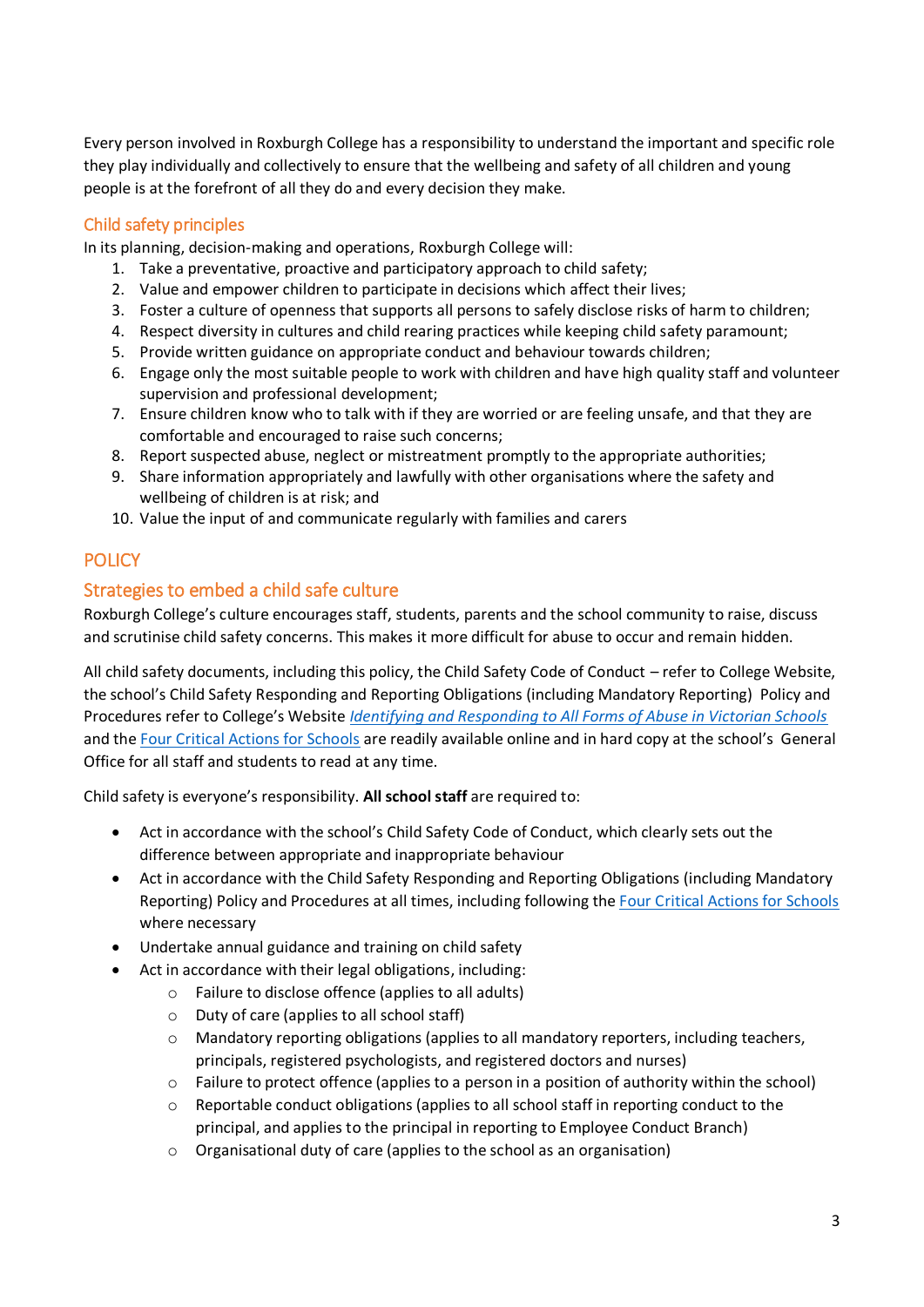o For more information on these obligations, see [Identifying and Responding to All Forms of](https://www.education.vic.gov.au/Documents/about/programs/health/protect/ChildSafeStandard5_SchoolsGuide.pdf)  [Abuse in Victorian Schools.](https://www.education.vic.gov.au/Documents/about/programs/health/protect/ChildSafeStandard5_SchoolsGuide.pdf)

As part of Roxburgh College's child safe culture, **school leadership** (including the principal and assistant principals will:

- Consider the diversity of all children, including (but not limited to) the needs of Aboriginal and Torres Strait Islander children, children from culturally and linguistically diverse backgrounds, children with disabilities, and children who are vulnerable, when implementing the Child Safe Standards
- Ensure that child safety is a regular agenda item at school leadership meetings and staff meetings
- Encourage and enable staff professional learning and training to build deeper understandings of child safety and prevention of abuse
- Ensure that no one is prohibited or discouraged from reporting an allegation of child abuse to a person external to the school or from making records of any allegation.

As part of Roxburgh College's child safe culture, **school mandatory reporting staff** are required to:

- Complete the Protecting Children [Mandatory reporting and other obligations](http://elearn.com.au/det/protectingchildren/) online module every year
- Read the school's Child Safety Code of Conduct on induction, and maintain familiarity with that document
- Read the school's Child Safety Responding and Reporting Obligations (including Mandatory Reporting) Policy and Procedures on induction, and maintain familiarity with that document
- Read the school's Child Safety Policy (this document) on induction, and maintain familiarity with that document.

As part of Roxburgh College's child safe culture, in performing the functions and powers given to them under the *Education and Training Reform Act 2006*, **school councils and school council members** will:

- Ensure that child safety is a regular agenda item at school council meetings
- Consider the diversity of all children, including (but not limited to) the needs of Aboriginal and Torres Strait Islander children, children from culturally and linguistically diverse backgrounds, children with disabilities, and children who are vulnerable, when making decisions regarding the Child Safe **Standards**
- Undertake annual guidance and training on child safety, such as the [Child Safe Standards School](https://www.education.vic.gov.au/Documents/about/programs/health/protect/school-council-training.pptx)  [Council Training](https://www.education.vic.gov.au/Documents/about/programs/health/protect/school-council-training.pptx) PowerPoint.
- Approve the Child Safety Code of Conduct to the extent that it applies to school council employees and members, and if updated, note the new document in its school council meeting minutes
- When hiring employees, ensure that selection, supervision and management practices are child safe (unless delegated to the principal).

School leadership will maintain records of the above processes.

Roxburgh College has extensive strategies to embed a culture of child safety, such as the appointment of a school child safety officer- School Nurse, discussing child safety in class or year level assemblies, or information sessions on child safety for families]

# Roles and responsibilities

School leaders will ensure that each person understands their role, responsibilities and behaviour expected in protecting children and young people from abuse and neglect. Staff will comply with the school's Child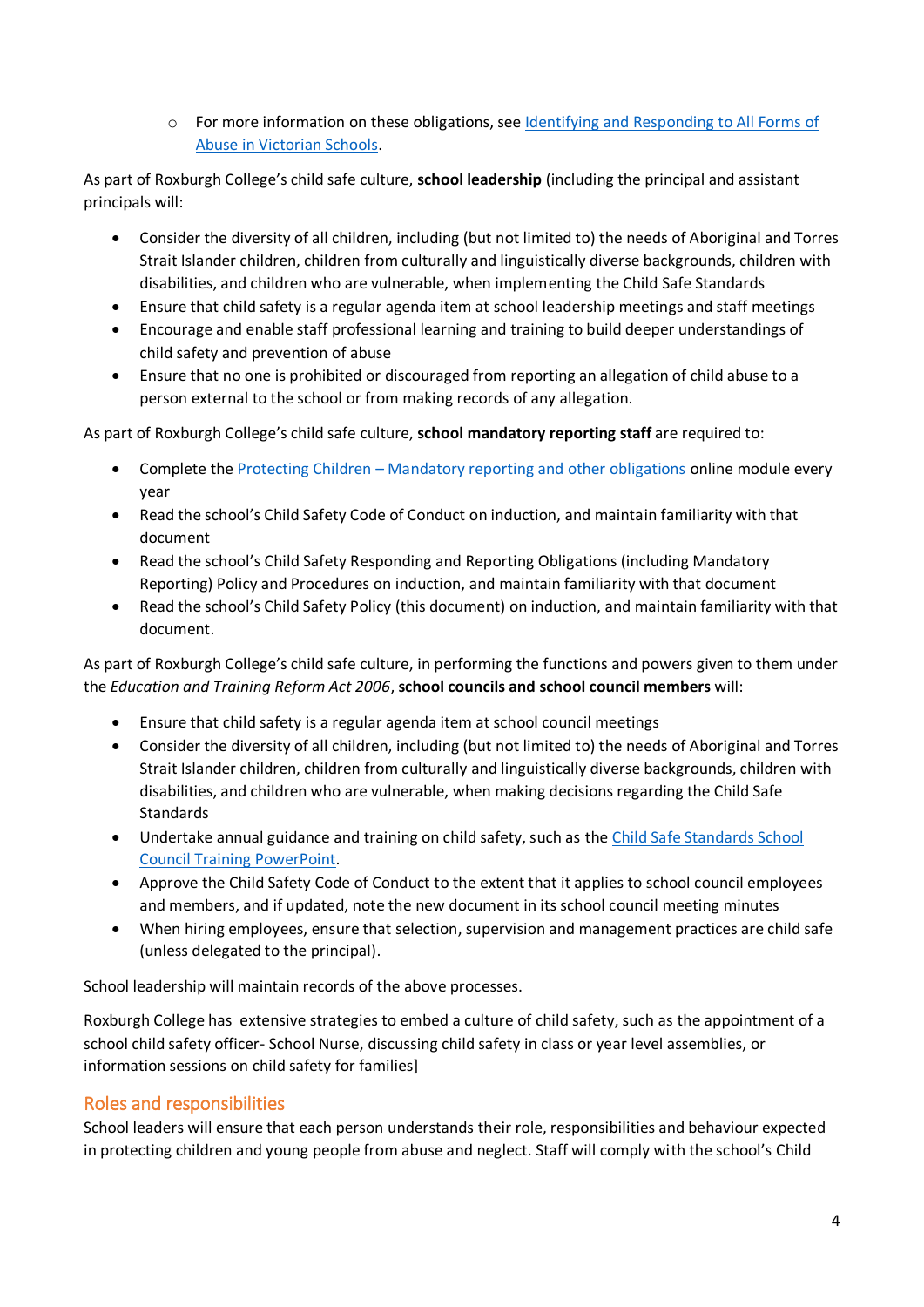Safety Code of Conduct, which sets out clearly the difference between appropriate and inappropriate behaviour.

Specific child safety responsibilities:

- Assistant Principal Student Management is responsible for reviewing and updating the Child Safety Policy every 3 years.
- Principal is responsible for monitoring the school's compliance with the Child Safety Policy. The school community should approach Principal/ Assistant Principals/ Student Welfare Manager if they have any concerns about the school's compliance with the Child Safety Policy.
- Principal is responsible for informing the school community about this policy, and making it publicly available.
- Other specific roles and responsibilities are named in Roxburgh College's other child safety policies and procedures, including the Child Safety Code of Conduct, Child Safety Responding and Reporting Obligations (including Mandatory Reporting) Policy and Procedures, and risk assessment register.

# Recruitment

Roxburgh College follows the Department's Recruitment in Schools guide to ensure child safe recruitment practices, available on the [Department'](https://www.education.vic.gov.au/hrweb/careers/Pages/recruitinsch.aspx)s website.

All prospective volunteers are required to comply with our school's Volunteers Policy, including in relation to assessing the suitability of prospective volunteers and obtaining checks required under this policy. All prospective volunteers are required to maintain a valid Working with Children Check.

# Training and supervision

Training and education is important to ensure that everyone in the school understands that child safety is everyone's responsibility.

Our school culture aims for all staff and volunteers (in addition to parents/carers and children) to feel confident and comfortable in coming forward with any allegations or suspicions of child abuse or child safety concerns. We train our staff and volunteers to identify, assess, and minimise risks of child abuse and to detect potential signs of child abuse. This training occurs annually or more often as required.

We also support our staff and volunteers through ongoing supervision to develop their skills to protect children from abuse, to promote the cultural safety of Aboriginal and Torres Strait Islander children and children from linguistically and/or diverse backgrounds, and the safety of children with a disability and vulnerable children.

New employees and volunteers will be inducted into the school, including by being referred to the Child Safety Policy (this document), the Child Safety Code of Conduct, and the Child Safety Responding and Reporting Obligations (including Mandatory Reporting) Policy and Procedures and OHS requirements and Procedures on the school website. They will also be supervised regularly to ensure they understand our school's commitment to child safety, and that their behaviour towards children is safe and appropriate. All employees of our school will be monitored and assessed via regular performance review to ensure their continuing suitability for child-connected work. Any inappropriate behaviour will be reported by school staff to the Principal or Assistant Principal and will be managed in accordance with Roxburgh College's Child Safety Responding and Reporting Obligations (including Mandatory Reporting) Policy and Procedures, refer to the college website, where required.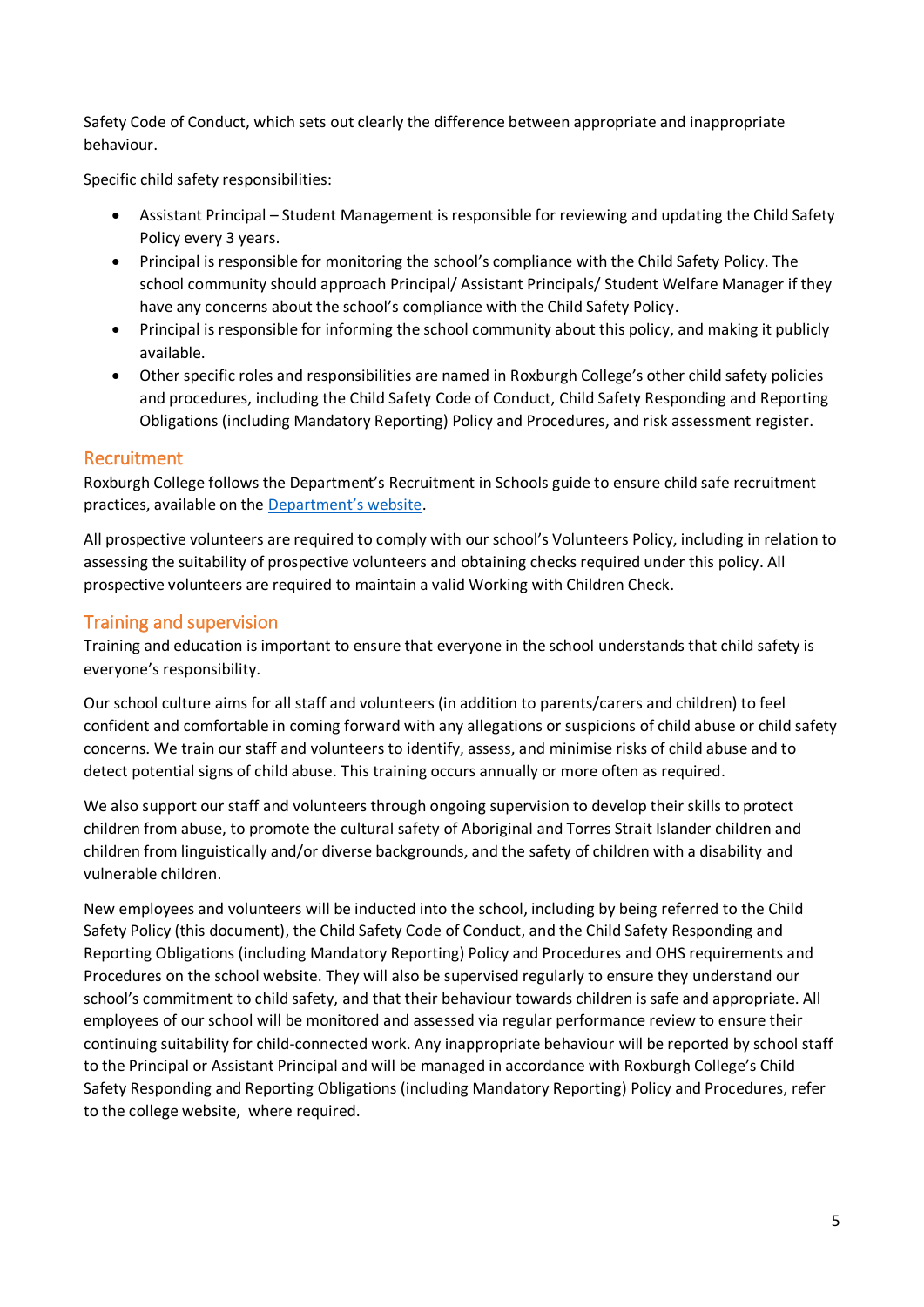# Reporting a child safety concern or complaint

The school has clear expectations for all staff and volunteers in making a report about a child or young person who may be in need of protection. All staff (including school council employees) must follow the school's Child Safety Responding and Reporting Obligations (including Mandatory Reporting) Policy and Procedures, including following the [Four Critical Actions for Schools](https://www.education.vic.gov.au/Documents/about/programs/health/protect/FourCriticalActions_ChildAbuse.pdf) if there is an incident, disclosure or suspicion of child abuse. Immediate actions should include reporting their concerns to DHHS Child Protection, Victoria Police and/or another appropriate agency and notifying the principal or a member of the school leadership team of their concerns and the reasons for those concerns.

Roxburgh College will never prohibit or discourage school staff from reporting an allegation of child abuse. The school will always take action to respond to a complaint in accordance with the school's Child Safety Responding and Reporting Obligations (including Mandatory Reporting) Policy and Procedures. In accordance with Action 4 of the Four Critical Actions for Schools, Roxburgh College will provide ongoing support for students affected by child abuse.

The Child Safety Responding and Reporting Obligations (including Mandatory Reporting) Policy and Procedures can be found on the college website.

## Risk reduction and management

Roxburgh College believes the wellbeing of children and young people is paramount, and is vigilant in ensuring proper risk management processes, found in the school's risk assessment register. The school recognises there are potential risks to children and young people and will take a risk management approach by undertaking preventative measures.

We will identify and mitigate the risks of child abuse in school environments by taking into account the nature of each school environment, the activities expected to be conducted in that environment and the characteristics and needs of all children expected to be present in that environment.

Roxburgh College monitors and evaluates the effectiveness of the actions it takes to reduce or remove risks to child safety, more information can be found in the school's risk assessment register

#### Listening to, communicating with and empowering children

Roxburgh College has developed a safe, inclusive and supportive environment that involves and communicates with children, young people and their parents/carers. We encourage child and parent/carer involvement and engagement that informs safe school operations and builds the capability of children and parents/carers to understand their rights and their responsibilities. Our school is committed to supporting and encouraging students to use their voice to raise and share their concerns with a trusted adult at any time of need. Students can access information on how to report abuse available at the General Office, Student Welfare Manager, Assistant Principals, Year Level Student Managers.

When the school is gathering information in relation to a complaint about alleged misconduct with or abuse of a child, the school will listen to the complainant's account and take them seriously, check understanding and keep the child (and/or their parents/carers, as appropriate) informed about progress.

The school will promote the Child Safe Standards in ways that are readily accessible, easy to understand, and user-friendly to children, including:

- All of our child safety policies and procedures will be available for the students and parents at Roxburgh College to read at the General Office, Student Welfare Manager, Assistant Principals, Year Level Student Managers
- PROTECT Child Safety posters will be displayed across the school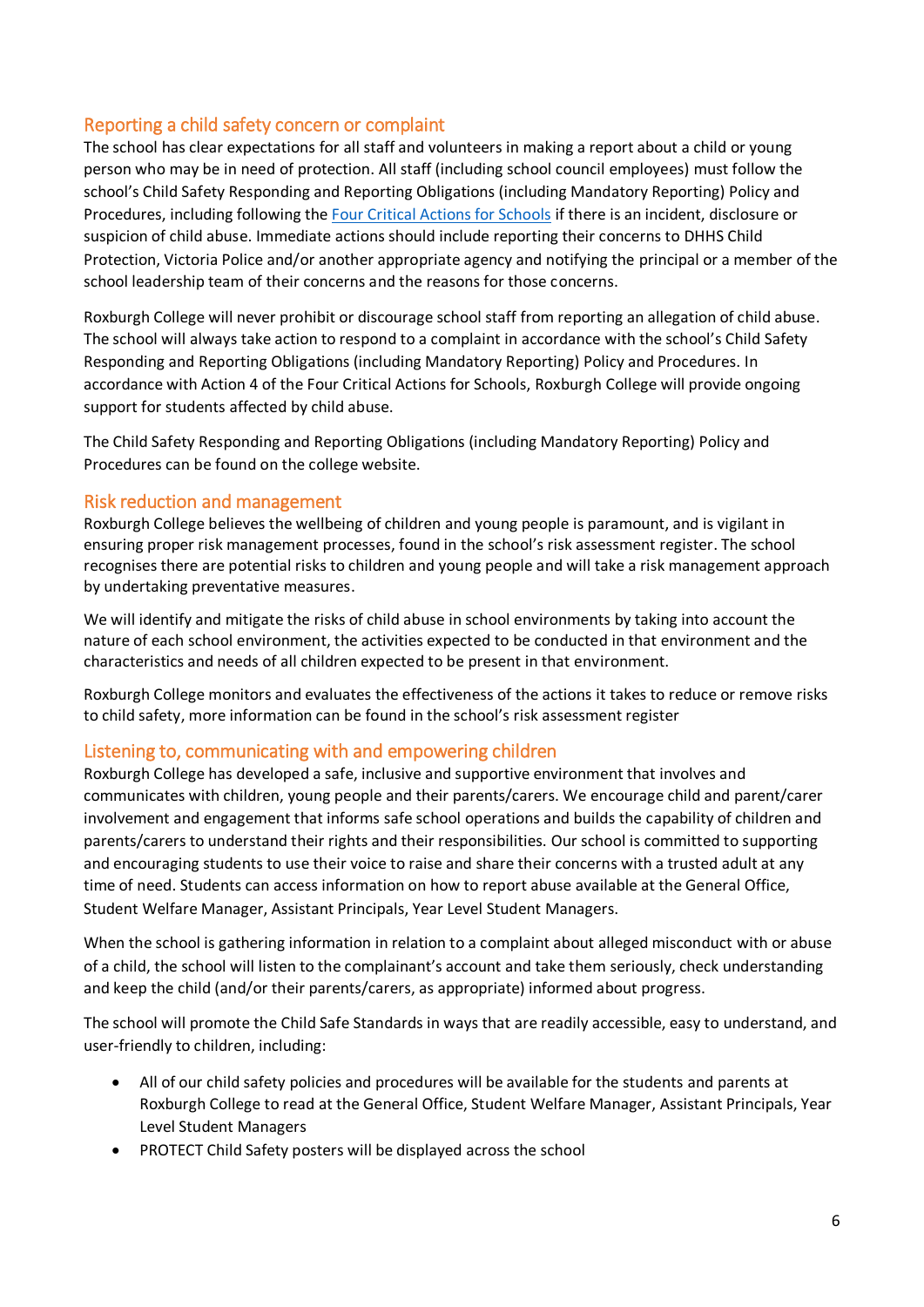- School newsletters will inform students and the school community about the school's commitment to child safety, and strategies or initiatives that the school is taking to ensure student safety
- Roxburgh College promotes the Child Safe Standards, for example: age-appropriate discussion of child safety with students, students making and displaying their own child safety posters, child safety policies and procedures are written in child-friendly language or a language other than English that is relevant to your school, the Four Critical Actions are actively taught to mandatory reporters and other school staff, the whole school is encouraged to contribute to risk assessment and mitigation, the Child Safe Standards are addressed and explained at year level assemblies or parent information sessions.

The school will use its health and wellbeing programs to deliver appropriate education to its students about:

- standards of behaviour for students attending the school;
- healthy and respectful relationships (including sexuality);
- resilience: and
- child abuse awareness and prevention.
- Programs including Respectful relationships, sexuality education, e-smart education programs (cyber bullying)

## Communications

This school is committed to communicating our child safety strategies to the school community through:

- Ensuring that the Child Safety Policy (this document), Code of Conduct, and the Child Safety Responding and Reporting Obligations (including Mandatory Reporting) Policy and Procedure are available on the school website.
- Once per term reminders in the school newsletter of our school's commitment to child safety
- Ensuring that child safety is a regular agenda item at school leadership meetings and staff meetings for discussion
- Parent information sessions or in class, volunteer induction processes, and/or by placing posters throughout the school]

# Confidentiality and privacy

This school collects, uses and discloses information about particular children and their families in accordance with Victorian privacy law and other relevant laws. The principles regulating the collection, use and storage of information is included in the Department of Education and Training's Schools' [Privacy Policy.](https://www.education.vic.gov.au/Pages/schoolsprivacypolicy.aspx)

# Related policies and documents

Related policies and documents include:

- Code of Conduct refer to college website
- Child Safety Responding and Reporting Obligations (including Mandatory Reporting) Policy and Procedures – refer to college website
- Risk assessment register
- [Identifying and Responding to All Forms of Abuse in Victorian Schools](https://www.education.vic.gov.au/Documents/about/programs/health/protect/ChildSafeStandard5_SchoolsGuide.pdf)
- [Four Critical Actions for Schools](https://www.education.vic.gov.au/Documents/about/programs/health/protect/FourCriticalActions_ChildAbuse.pdf)
- [Recording your actions: Responding to suspected child abuse](https://www.education.vic.gov.au/Documents/about/programs/health/protect/PROTECT_Schoolstemplate.pdf)  A template for Victorian schools
- [Identifying and Responding to Student Sexual Offending](https://www.education.vic.gov.au/Documents/about/programs/health/protect/SSO_Policy.pdf)
- [Four Critical Actions for Schools: Responding to Student Sexual Offending](https://www.education.vic.gov.au/Documents/about/programs/health/protect/FourCriticalActions_SSO.pdf)
- [Policy and Advisory Library](https://www.education.vic.gov.au/school/principals/spag/safety/Pages/dutyofcare.aspx) Duty of Care